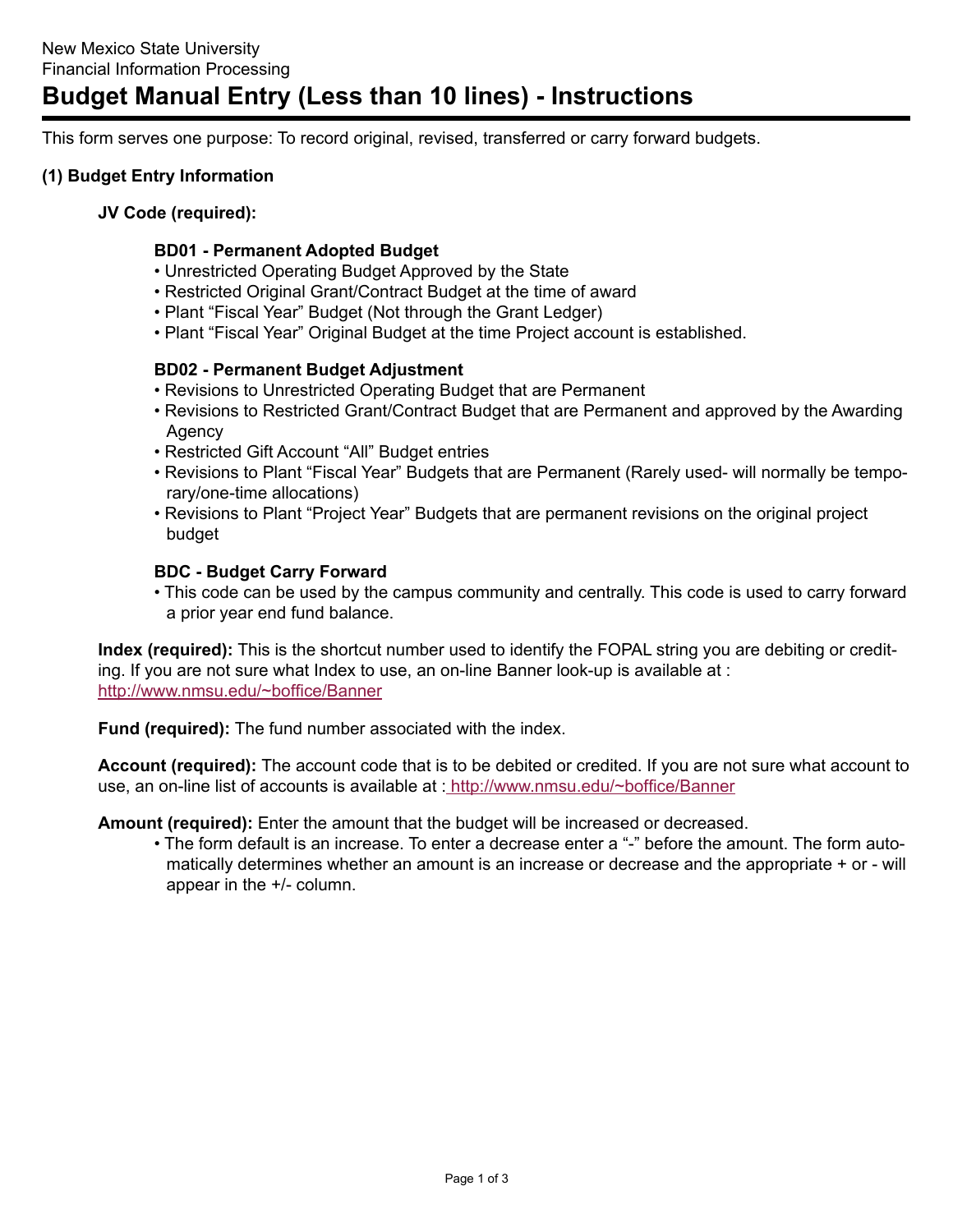**Description (required):** This is a brief description of the item.

**Reference:** Leave the reference field blank.

**Document Total:** The form will automatically calculate the total of the absolute values regardless of whether the amount is a debit or a credit.

**Actual Total:** The form will automatically calculate the net of the increases (+) and the decreases (-). The Actual Total amount should equal the total adjustments to the budget.

## **(2) Explanation:**

**Complete Explanation (required):** Enter the reason for the budget entry

#### **(3) Routing:**

All Budget Entries must be reviewed by the PI, Dean/VP/CC President, or designee and please look at the table below to determine where to route the entry.

| <b>Type of Fund</b>     | Route To                                     |
|-------------------------|----------------------------------------------|
| Unrestricted Funds      | <b>Accounting and Financial Reporting</b>    |
| <b>Restricted Funds</b> | Sponspored Projects Accounting               |
| <b>Plant Funds</b>      | Accounting and Financial Reporting, Property |